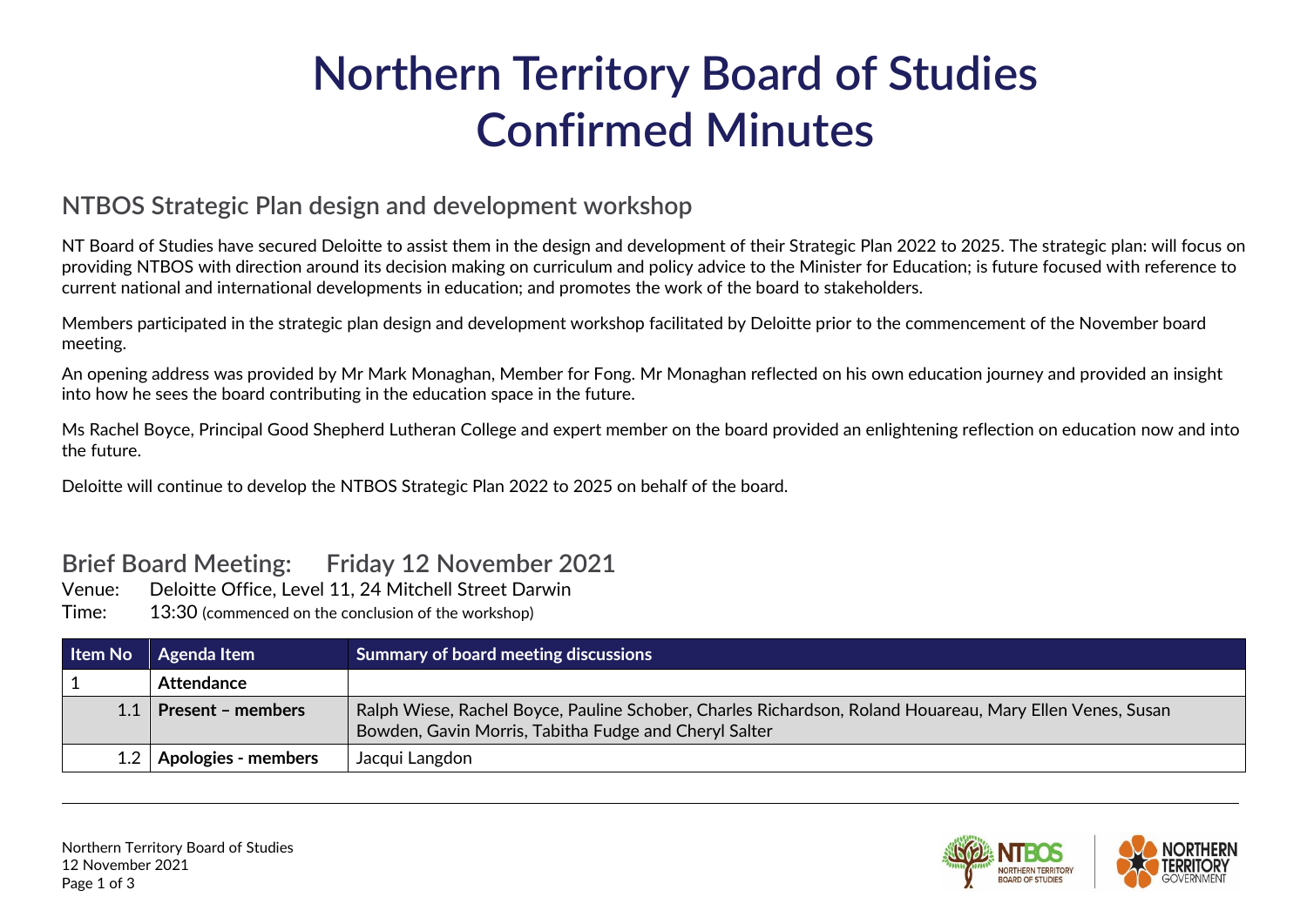| 1.3            | Present - non-member<br>participants             | Ms Sally Hodgson, General Manager Quality Teaching and Learning, Department of Education; and Mrs Hazel Horne,<br>Executive Officer to the board                                                                                                                                                                                  |
|----------------|--------------------------------------------------|-----------------------------------------------------------------------------------------------------------------------------------------------------------------------------------------------------------------------------------------------------------------------------------------------------------------------------------|
|                | <b>Opening remarks</b>                           | Meeting commenced at 13:00pm with Acknowledgement of Country provided by the Chair, Mr Ralph Wiese.                                                                                                                                                                                                                               |
| $\overline{2}$ | Minutes of the<br>previous meeting               | The minutes of the meeting held on 6 August 2021 were circulated to members out of session and accepted as a true<br>record of the meeting.                                                                                                                                                                                       |
| $\sqrt{3}$     | <b>Business arising from</b><br>previous minutes | Refer to Action Sheet 3/2021<br>All items were either completed or were agenda items to be addressed at the meeting.                                                                                                                                                                                                              |
| $\overline{4}$ | Correspondence                                   | Correspondence in:<br>noted<br>Correspondence out:<br>noted                                                                                                                                                                                                                                                                       |
|                |                                                  |                                                                                                                                                                                                                                                                                                                                   |
| 5              | <b>Items for Noting</b>                          |                                                                                                                                                                                                                                                                                                                                   |
| 5.1            | <b>ACACA</b> report                              | Mr Tony Considine is the Northern Territory representative for Australasian Curriculum, Assessment and<br>Certification Authorities (ACACA) Chief Executive Officers meetings. ACACA meet 4 times per year.<br>Key items discussed at the 6 August 2021 meeting were the Sample Learner Profile project, early university offers, |
|                |                                                  | senior secondary certificate update, life and career skills development among year 12 students report and the<br>transnational school education working group report.                                                                                                                                                             |
|                |                                                  | <b>Noted</b>                                                                                                                                                                                                                                                                                                                      |
| 5.2            | NTBOS 2022 meeting<br>dates                      | The following dates were confirmed by members as the meeting dates for 2022.                                                                                                                                                                                                                                                      |
|                |                                                  | Friday 18 March 2022                                                                                                                                                                                                                                                                                                              |
|                |                                                  | Friday 27 May 2022                                                                                                                                                                                                                                                                                                                |
|                |                                                  | Friday 12 August 2022                                                                                                                                                                                                                                                                                                             |
|                |                                                  | Friday 4 November 2022<br>$\bullet$                                                                                                                                                                                                                                                                                               |
|                |                                                  | Venue: Boardroom, 14 <sup>th</sup> Floor Mitchell Centre.                                                                                                                                                                                                                                                                         |
|                |                                                  | <b>Noted</b>                                                                                                                                                                                                                                                                                                                      |